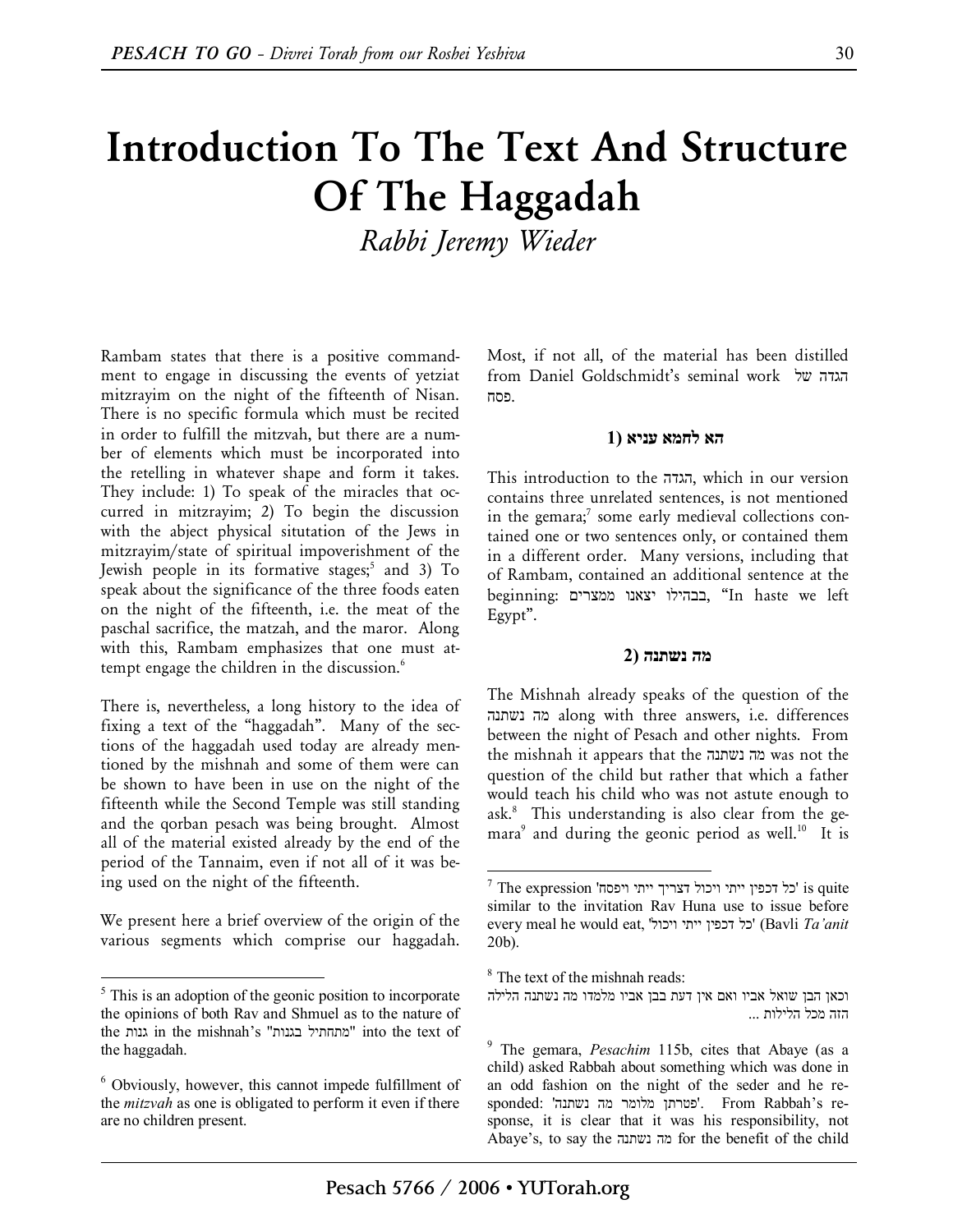among the Rishonim that we first find the opinion that this is the question of the child, although the Tur and Shulchan Aruch (Orach Chayyim 473) adhere to the approach that the question is asked by the reciter of the haggadah in the absence of the child asking.<sup>11</sup>

The mishnah records only three "questions" (i.e. differences) in response to the question of מה נשתנה, $^{12}$  the first relating to maror, the second to matzah and the third to the paschal sacrifice. As societal circumstances have changed (the absence of the qorban pesach; we no longer normally eat reclining on a bed or couch), the details of the responses changed.

## **מתחיל בגנות ומסיים בשבח (3**

The above statement is found in the mishnah. (Pesachim 10:4) Rav and Shmuel debate whether the גנות מתחלה עובדי עבודה זרה היו ,refers to the spiritual state עבדים היינו לפרעה ,state, אבותינו ,state ,אבותינו במצרים. The geonic practice eventually accepted both opinions and the text of our haggadah reflects this view.<sup>13</sup>

was not alert enough to ask; once Abaye demonstrated his awareness, the נשתנה מה became redundant.

 $^{10}$ ברך כרך כרך גנזי שכטר, כרך ב'  $\,$ p. 180.

1

<sup>11</sup> See the *Ra'avyah* II, 163 and *Smag* #41 (positive commandments).

 $12$  The text of almost all of the manuscripts of the gemara and mishnah contain only the following three questions:

שבכל הלילות אנו מטבילין פעם אחת הלילה הזה שתי פעמים שבכל הלילות אנו אוכלין חמץ ומצה הלילה הזה כולו מצה שבכל הלילות אנו אוכלין בשר צלי שלוק ומבושל הלילה הזה כולו

צלי

For a longer discussion of the individual statements, see Goldshmidt, pp. 10-13.

 $13$  Goldschmidt suggests that these two segments are theoretically unnecessary since the core of the haggadah according to the next statement in the mishnah is the expounding on אבי אבד ארמי) the passage which we might term as the "Torah's Haggadah"), which itself begins with גנות and concludes with שבח. He theorizes that these two segments were originally alternative *haggadot* which the Amoraim wished to preserve along with the more standard midrash of אבי אבד ארמי ;hence he views these as "introductions" to the midrash.

First we recite the passage of היינו עבדים which begins with an approximate quotation of the verse from Deutoronomy 6:21. The paragraph of היינו עבדים concludes with the idea that it is laudable to discuss the Exodus beyond the minimum requirement which leads us into the story of the Sages in Bnei Brak who exemplified this model behavior. The story in Bnei Brak is found nowhere else in Rabbinical literature, although it finds a striking echo in the last chapter of Tosefta Pischa in a story which occurred in Lod involving Rabban Gamliel and the elders. 14

Next the section contains the mishnah from Berakhot (1:5) which discusses the obligation to mention the Exodus every evening יציאת זכירת( (מצרים, a mitzvah closely related to the specific obligation to discuss the Exodus at length סיפור( .יציאת מצרים)

Finally, we have the midrash of the four sons, which can be found outside the haggadah in two places with a number of variants, some major and some minor. Both the Mekhilta (Parshat Bo, #18) and the Yerushalmi (Pesachim 10:4) contain this tradition. Both of those versions use the word 'טיפש 'instead of 'תם 'and the order of the children as well as the verses cited for each child vary within the two.

It is unclear however, why this midrash is placed at this point in the Haggadah. It may be that it originated as midrash to Deutoronomy 6:21 (עבדים היינו), which is the verse which begins this section and hence was included at the end. The section of עבדים היינו concludes with passage from the Mekhilta which expounds on the last verse cited in the section on the four sons, although the necessity for its citation, too, is not clear.

The second version of בגנות מתחיל is considerably shorter; it contains only the verses from the book of Joshua which are Joshua's retelling of the story of the Jewish people, including the Exodus and the entry into the land of Israel. Our haggadah ends its

 $14$  Tosefta 10:12. The text reads: מעשה ברבן גמליאל וזקנים שהיו מסובין בבית ביתוס בן זונין בלוד והיו עסוקין בהלכות הפסח כל הלילה עד קרות הגבר הגביהו מלפניהן ונועדו והלכו להן לבית המדרש.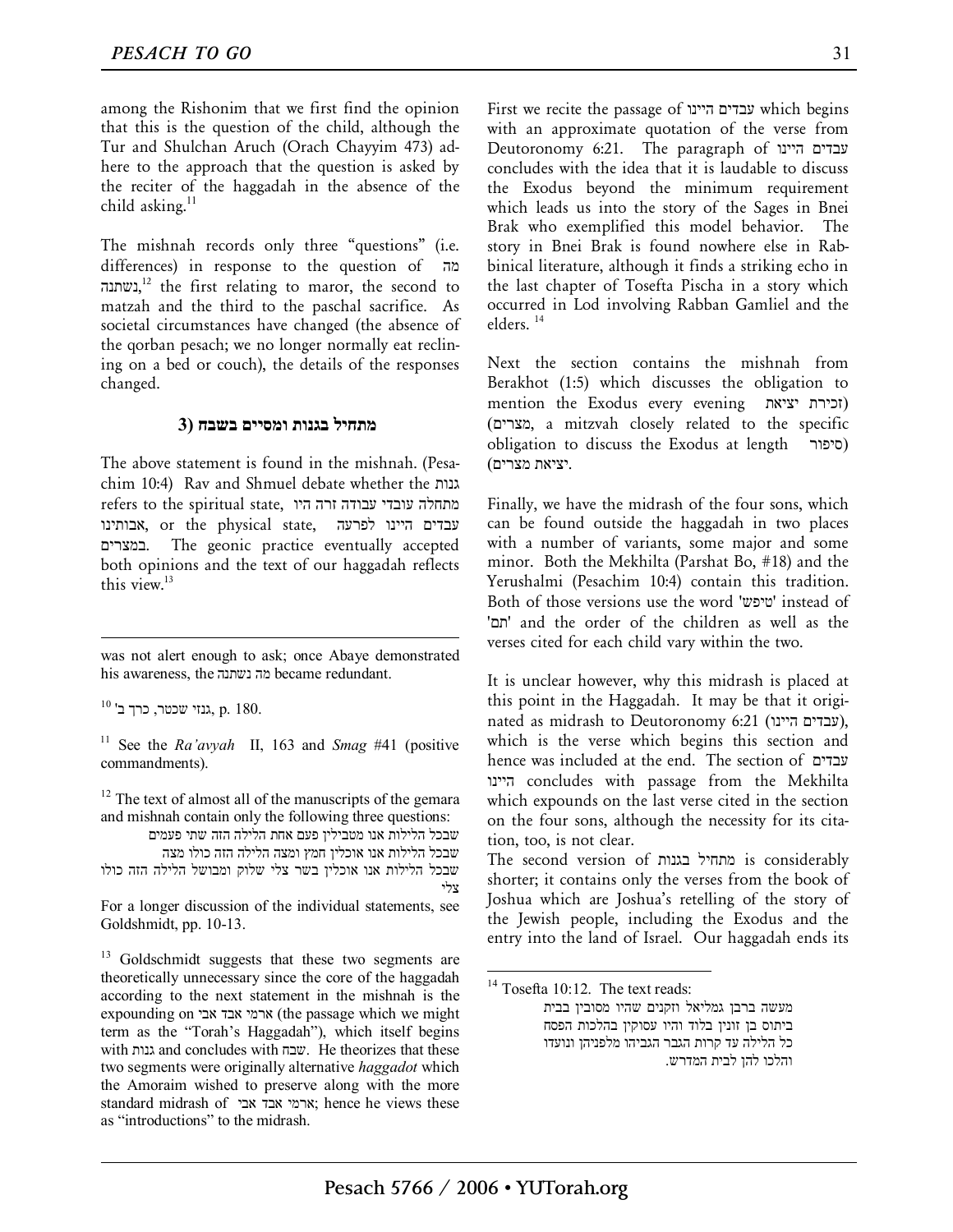citation of the passage with the Jews going down to Egypt. The next two verses deal, respectively, with the Exodus and the entry into the Land of Israel, both which constitute the בשבח מסיים. That we omit them is probably a reflection of the fact that the primary fulfillment of the obligation to begin with גנות and conclude with praise is fulfilled through the midrash of ארמי עובד אבי. $^{\rm 15}$ 

## **4) The Midrash of אבי אובד ארמי and the additions to the Midrash**

The mishnah (Pesachim 10:4) states:

ודורש מארמי אובד אבי עד שיגמור כל הפרשה כולה. The core of our haggadah consists of such a Midrash, although our text does not complete the entire text of the parshah, but stops right before the verse which speaks of God having brought us into the Land of Israel. It is safe to assume that before the destruction of the Second Temple and the subsequent exiling of much of the Jewish people that the midrash continued to expound the next several verses, but that this material was omitted when it was no longer relevant.<sup>16</sup>

The Midrash in this form is not known from any early tannaitic collections (i.e. the Sifra, Sifrei or Mekhilta), although a number of individual pieces can be found in the midreshei halakah collections we possess, either on אבי אובד ארמי or elsewhere.

After the midrash itself (which concludes with the Ten Plagues), there are a number of additions to the Midrash which are not found in the geonic works or in the haggadah text of Rambam. These include the midrash of the plagues that the Egyptians suffered at the splitting of the Red Sea and the poem of דיינו with its abridged version which follows it immediately. These "tosafot" were considered optional; however, even those whose haggadah did not contain them may have recited them. R. Avraham b. HaRambam testifies that his father (despite having excluded them from his haggadah) nonetheless recited them.

## **5) Rabban Gamliel's דברים שלשה**

 $\overline{a}$ 

The mishnah (Pesahim 10:5) cites a statement in the name of Rabban Gamliel that one who has not recited these three "words" or "items" has not fulfilled his "obligation". Which "obligation"? The predominant view among the Rishonim is that the obligation referred to is that of סיפור יציאת מצרים.<sup>17</sup> In accordance with this dictum, we recite the formulation of Rabban Gamliel's statement in the mishnah along with the expounding of the reason for each of the three commandments. The explanations found in our haggadah are taken from the mishnah, but appear slightly modified and expanded.

The three "items" of Rabban Gamliel are followed by the statement that every generation must view itsel $f^{18}$  as if it was the generation of the Exodus and thus we are obligate to give praise to God for all of the miracles he wrought on our behalf. Most of the text of these two sections is found in the mishnah immediately following Rabban Gamliel's statment.<sup>19</sup>

#### **6) Hallel and the הגאולה ברכת**

The mishnah continues its discussion (Pesachim 10:6) with a debate between Beit Shammai and Beit Hillel as to how many paragraphs of the Hallel are to be recited before concluding the haggadah. Our text, not surprisingly, follows the opinion of Beit Hillel that we read the first two paragraphs. The mitzvah of מגיד concludes with הגאולה ברכת," The Blessing of Redemption"; this, too, is found in the mishnah there where the basic form of the blessing is debated by the Tannaim.

# **שפך חמתך (7**

Goldshmidt, p. 17.

<sup>16</sup> Ibid. p. 30.

<sup>&</sup>lt;sup>17</sup> The Ramban? Raises the possibility that this refers to the mitzvoth of eating matzah and maror (and pesach), but the placement in the haggadah certainly does not assume this position.

<sup>&</sup>lt;sup>18</sup> In many versions (including Maimonides') the word 'להראות'," to show", appears instead of 'לראות") 'To view"). This reading is the origin of the Yemenite practice of physically re-enacting the Exodus by ..???

 $^{19}$  The words "בכל דור ודור ... ואותנו הוציא משם" are missing " in a number of the early (*Eretz Yisrael*) manuscripts of the mishnah. Goldschmidt suggests that this line was probably inserted from some *baraita*. The verse cited to prove this obligation is missing in some witnesses 'סדור ר with beginning words the and סעדיה גאון, הגדה של הרמב"ם) 'אבותינו את לא 'are not found in the mishnah at all.